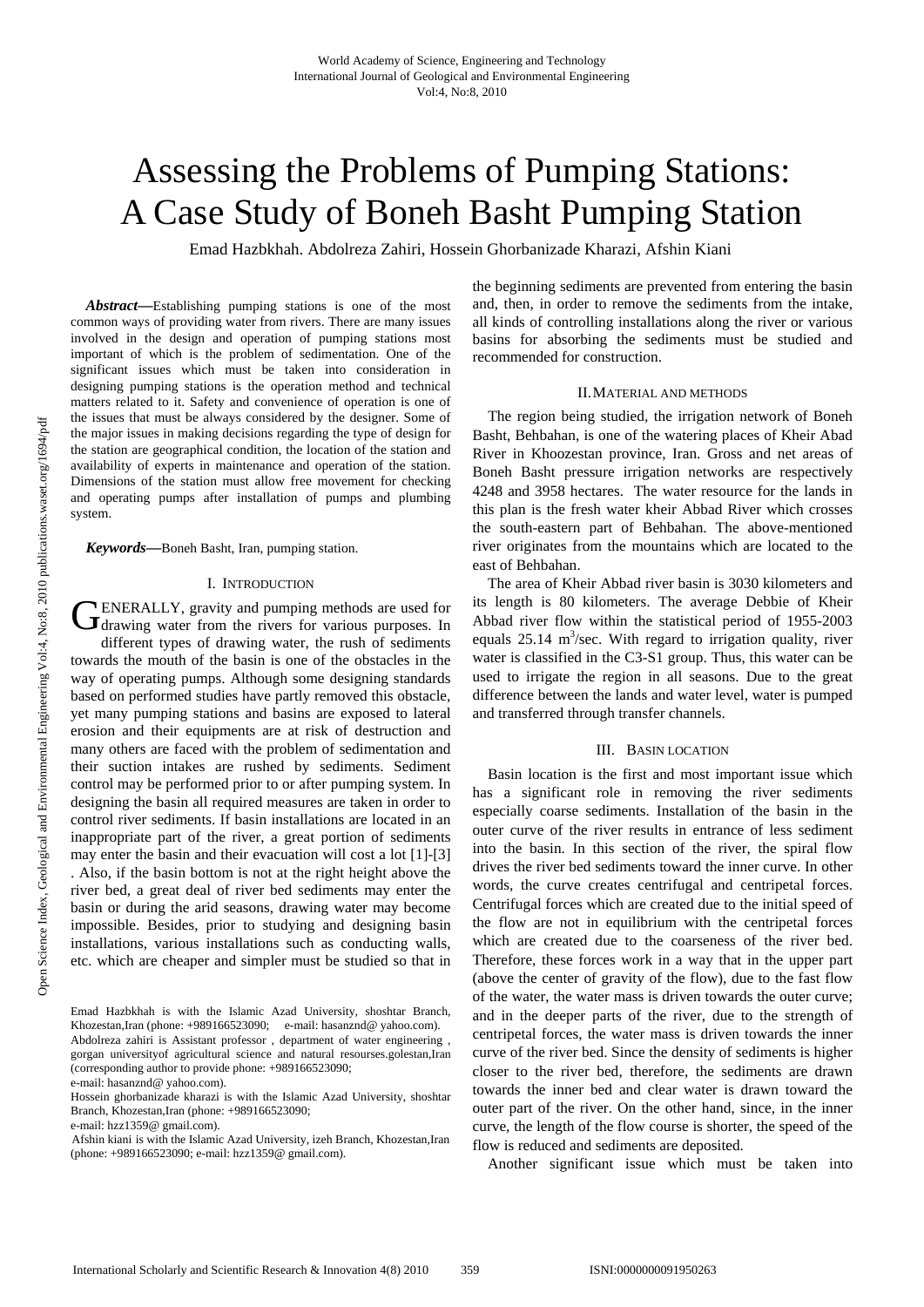consideration is that when a basin with an intermediary channel is constructed, even on a straight river course (for example, the basin of the Sebili pumping station on Dez river, Iran), if the front wall of the basin is not stabilized, after a while, on the basin side, gradually, in the course of river sedimentation and erosion occurs and it becomes more difficult to draw water.

Since basin works as Epi, below it the flow speed reduces and sediments of floating particles are diverted towards the mouth of the basin and, eventually, sedimentation becomes possible. According to laboratory experiments, it is better to draw water from the river at the height of 1.5 meters or more from the river bed. Some scientists believe that the minimum height for drawing water from rivers is 0.5 meter.

# IV. SEDIMENT CONTROL

Since providing agricultural, industrial, and drinking water is important, drawing water from rivers has been performed from ancient times which imposes a lot of expense for transferring water and also related installations including the basin, flow control structures, sediment control structures, canals. Therefore, for the basin installations to have a suitable efficiency we must prevent sediment from entering the installations or control it at the beginning of the basin and remove it from the basin structure. River sediments are of two types; coarse sediments which are on the river bed and the fine sediments which are suspended in the river and their density at the river bed is higher than at the surface of the water. And since sedimentation reduces the basin reservoir and its adjoining canal, both soft and coarse sediments must be removed from the basin and, besides, the cost of controlling and removing the sediment from the basin is considerable. Therefore, less expensive methods must be employed in which sediments are drawn back to the river out by their own weight and water flow and do not require human force to control the sediment. The other issue is the environmental control of the sediment. Whether controlled sediments should return to the river or be used properly so that they won't harm the environment.

Therefore, various methods have been developed with regard to the topography of the basin carriage region and the type of the created basin each of which has its own advantages and disadvantages.

## V.VARIOUS METHODS OF SEDIMENT CONTROL AT BASINS

Generally, the aim is to prevent the sediment from entering the basin and, even if sediment enters the basin, to remove it from the basin at the beginning of the basin and return it back to the river or out of the basin. Therefore, one of the most important issues that in hydraulics engineering and design of irrigation plans we have to deal with is controlling the sediment which enters the civil, agricultural, and industrial irrigation channels. Since basins are normally less steep than the main river, the potential for sediment transfer is low and leads to sedimentation in the channel [4]-[6]. Generally, sediment control methods include:

- $\triangleright$  Sediment basins
- $\triangleright$  Diverting blades
- $\triangleright$  Separating the lower and upper water flow by a tunnel  $\triangleright$  Washing gates
- Washing gates
- ¾ Screens
- $\triangleright$  Stillness pools
- $\triangleright$  Sediment transfer channels
- $\triangleright$  Separating walls
- $\triangleright$  Elevated water base

Each of the abovementioned methods has its own advantages and disadvantages which must be chosen according to place and condition.

# VI. RESULTS

Paying attention to technical issues, observing proper designing principles, and employing skillful personnel in designing water structures leads to optimum exploitation of water installations such as pumping stations. Problems about drawing water and sedimentation at Boneh Basht pumping station are due to insufficient attention to the operation method and technical issues at the time of designing some of which will be discussed and logical solutions will be offered.

- $\triangleright$  The concrete surface and lower bulwark of the stability structure has been destroyed along much of its length and, at the moment, the stability structure (the concrete wall) functions as a vertical slope break and the erosion due to the downfall of the flow has initially led to the destruction of the surface and displacement of concrete blocks and, later, has eroded the river bed. This effect is expanding because a stillness pool has not been anticipated. With the increasing erosion rate, it is probable that the stability structure will collapse following several floods.
- $\triangleright$  Pumping station's water drawing spot and its related pool are located next to the main course of the river and this has made periodical inspection of hydro mechanical equipments difficult and also maintenance of these equipments has become problematic.
- $\triangleright$  Lack of anticipation of a discharge duct for the sediments of the deviational dam.
- $\triangleright$  The entrance of the suction pool in this station lacks a control gate.
- $\triangleright$  The necessity of the removal of sediments and its resulting economic burden.
- $\triangleright$  Corrosion of pump blades and blockage of valves and lack of ventilation in some of the suction pipes of the pump.
- $\triangleright$  Damage to the suction pipe especially valves which have caused an increase in the cost of operation and maintenance.
- $\triangleright$  Forced stoppage of water supply for the network due to abovementioned reasons.